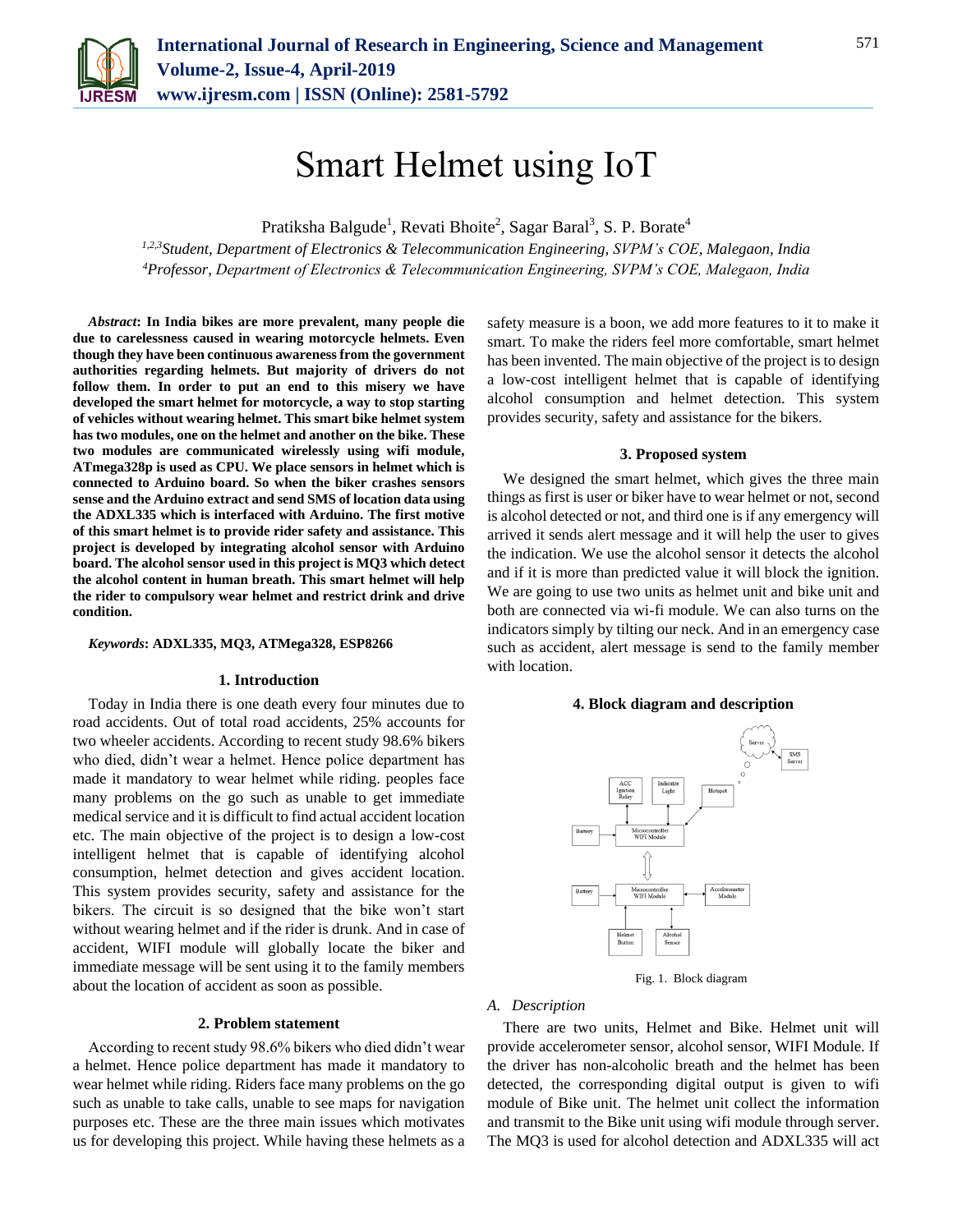

as accelerometer sensor which helps to give 3 axis acceleration and sends the message to the family that provides accident location. It consists of different hardware components mainly,

- ATMega328x
- WIFI module
- MQ3
- ADXL335
- Battery
- *B. ATMega328x*



Fig. 2. B. ATMega328x

The high-performance Microchip Pico Power 8-bit AVR RISC-based microcontroller combines 32KB ISP flash memory with read-write capabilities, it has 1024B EEPROM, 2KB SRAM, 23 general purpose I/O lines, 32 general purpose working registers, three flexible timer/counters with compare modes. It has internal and external interrupts, serial programmable USART, a byte-oriented 2-wire serial interface, SPI serial port, a 6-channel 10-bit A/D converter programmable watchdog timer with internal oscillator, and five software selectable power saving modes. The device operates between 1.8-5.5 volts. By executing powerful instructions in a single clock cycle, the device reaches throughputs approaching 1 MIPS per MHz, balancing power consumption and processing speed.

## *C. ESP8266*

ESP8266 is high integration wireless SOCs, it designed for space and power constrained mobile platform designers. It provides unsurpassed ability to embed Wi-Fi capabilities within other systems, or to function as a standalone application, with the lowest cost, and minimal space requirement. ESP8266EX also integrates a next version of Tensilica's L106 Diamond series 32-bit processor, with on-chip SRAM, besides the Wi-Fi functionalities. ESP8266EX is often united with external sensors and other application specific devices through its GPIOs; a codes for such applications are provided in examples in the SDK.



# *D. ADXL335*

The ADXL335 is a small, thin, low power, complete 3-axis accelerometer with signal conditioned voltage outputs. The product measures acceleration with a minimum full-scale range of  $\pm 3$  g. The module was designed as breakout board because ADXL335's signal is analog (more ports requested), but the board outline is grove module that you can fix it convenient like others grove. The sensor combine 3.3 and 5V power supply, can be used in standard Arduino device and see Arduino stalker.



Fig. 4. ADXL335

# *E. MQ3*

This module is made using Alcohol Gas Sensor MQ3. It is a low cost semiconductor sensor which can detect the presence of alcohol gases at concentrations from 0.05 mg/L to 10 mg/L. The sensitive material used for this sensor is SnO2, whose conductivity is lower in clean air. It's conductivity increases as the concentration of alcohol gases increases. It has high sensitivity to alcohol and has a good resistance to disturbances due to smoke, vapour and gasoline. This module provides both digital and analog outputs. MQ3 alcohol sensor module can be easily interfaced with Microcontrollers, Arduino Boards, Raspberry Pi etc.This alcohol sensor is suitable for detecting alcohol concentration on your breath, just like your common breathalyzer. It has a high sensitivity and fast response time. Sensor provides an analog resistive output based on alcohol concentration. The drive circuit is very simple, all it needs is one resistor. A simple interface could be a 0-3.3V ADC.